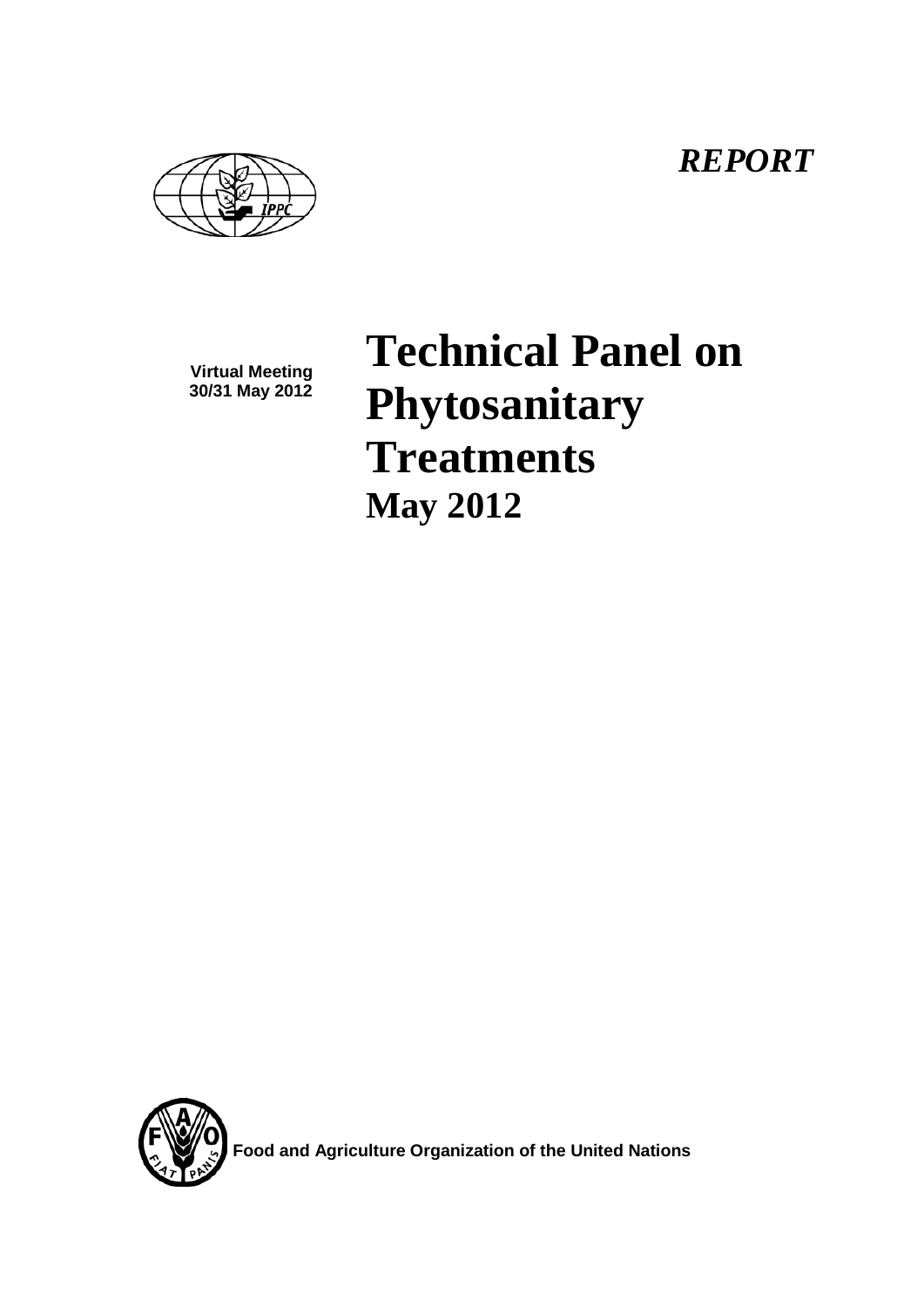# **CONTENTS**

| 3.1 Cold treatment for <i>Ceratitis capitata</i> on <i>Citrus reticulata</i> and their hybrids (2010-102) 5 |  |
|-------------------------------------------------------------------------------------------------------------|--|
|                                                                                                             |  |
| 3.3 Vapour heat treatment for Ceratitis capitata on Mangifera indica (2010-106) 5                           |  |
| 3.4 Vapour heat treatment for Bactrocera tryoni on Mangifera indica (2010-107)5                             |  |
| 4. Discussion/status of cold treatments returned from November SC e-decision (finalize by                   |  |
|                                                                                                             |  |
| 5. Discussion/status of guidelines on treatments (finalize by September 2012 for presentation to            |  |
|                                                                                                             |  |
|                                                                                                             |  |
|                                                                                                             |  |
|                                                                                                             |  |
|                                                                                                             |  |
|                                                                                                             |  |
|                                                                                                             |  |
|                                                                                                             |  |
|                                                                                                             |  |
|                                                                                                             |  |
|                                                                                                             |  |
|                                                                                                             |  |
|                                                                                                             |  |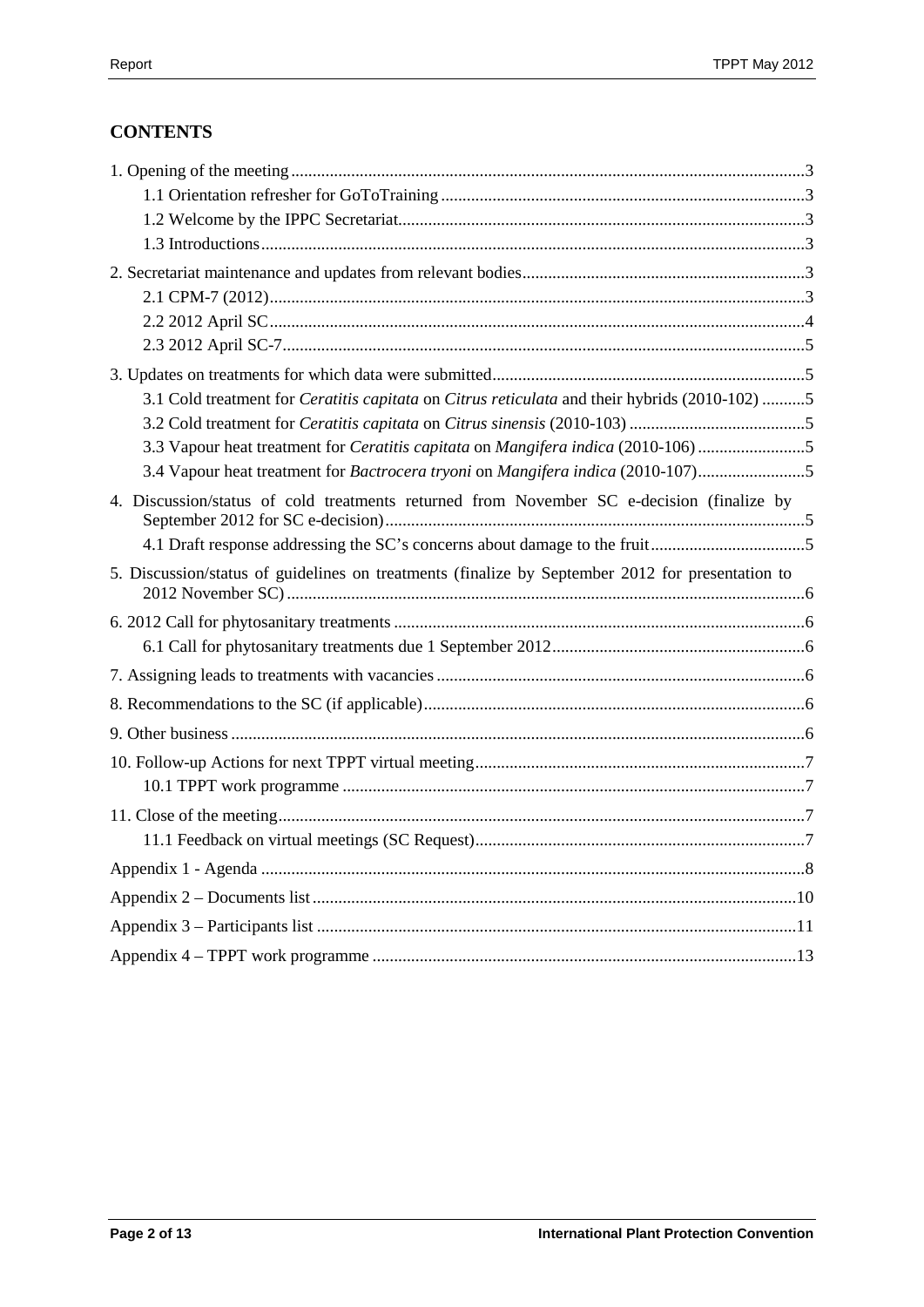# <span id="page-2-0"></span>**1. Opening of the meeting**

# <span id="page-2-1"></span>**1.1 Orientation refresher for GoToTraining**

Before beginning the meeting, the IPPC Secretariat gave a brief overview/refresher of the virtual meeting tool GoToTraining and also noted the etiquette and ground rules for participants to follow during the meeting.

# <span id="page-2-2"></span>**1.2 Welcome by the IPPC Secretariat**

The IPPC Secretariat welcomed the participants to the meeting. In attendance were seven members of the Technical Panel on Phytosanitary Treatments (TPPT) and the two Secretariat Leads. The other members were unable to attend due to previous engagements.

The Secretariat noted the purpose of the meeting was to discuss and update all panel members on:

- Outcomes of CPM-7 (2012)
- Outcomes of the 2012 April Standards Committee (SC) and SC-7 meetings
- Treatments for which data were submitted
- Status of cold treatments returned from November SC e-decision
- Status of guidelines on treatments
- Status of the 2012 Call for Phytosanitary Treatments
- Assigning leads to treatments with vacancies
- Provide feedback on virtual meetings to the SC

The panel approved the agenda (see Appendix 1 to this report) and reviewed the documents list (see Appendix 2 to this report).

#### <span id="page-2-3"></span>**1.3 Introductions**

The meeting participants introduced themselves and agreed to update their contact information on the IPP if necessary (see Appendix 3 to this report).

## <span id="page-2-4"></span>**2. Secretariat maintenance and updates from relevant bodies**

# <span id="page-2-5"></span>**2.1 CPM-7 (2012)**

#### *Formal objections to the four cold treatments*

The Secretariat informed the TPPT that it had received formal objections from the European Union, Australia and China<sup>[1](#page-2-6)</sup> 14 days prior to the Seventh meeting of the Commission on Phytosanitary Measures (CPM-7 (2012)). As a consequence, the following four draft phytosanitary treatments were not presented to the Commission for adoption:

- Annex to ISPM 28:2007 Cold treatment for *Bactrocera tryoni* on *Citrus sinensis* (2007-206E)
- Annex to ISPM 28:2007 Cold treatment for *Bactrocera tryoni* on *Citrus reticulata* x *C. sinensis* (2007-206F)
- Annex to ISPM 28:2007 Cold treatment for *Ceratitis capitata* on *Citrus paradisi* (2007-210)
- Annex to ISPM 28:2007 Cold treatment for *Ceratitis capitata* on *Citrus reticulata* cultivars and hybrids (2007-212)

The Secretariat returned these four phytosanitary treatments to the SC for further consideration. A few SC members raised concerns that some of these formal objections were not technically based. The CPM requested the SC to consider the issues of Formal Objections and provide recommendations to the Bureau.

<span id="page-2-6"></span><sup>&</sup>lt;sup>1</sup> CPM 2012/INF 08:<https://www.ippc.int/index.php?id=13330>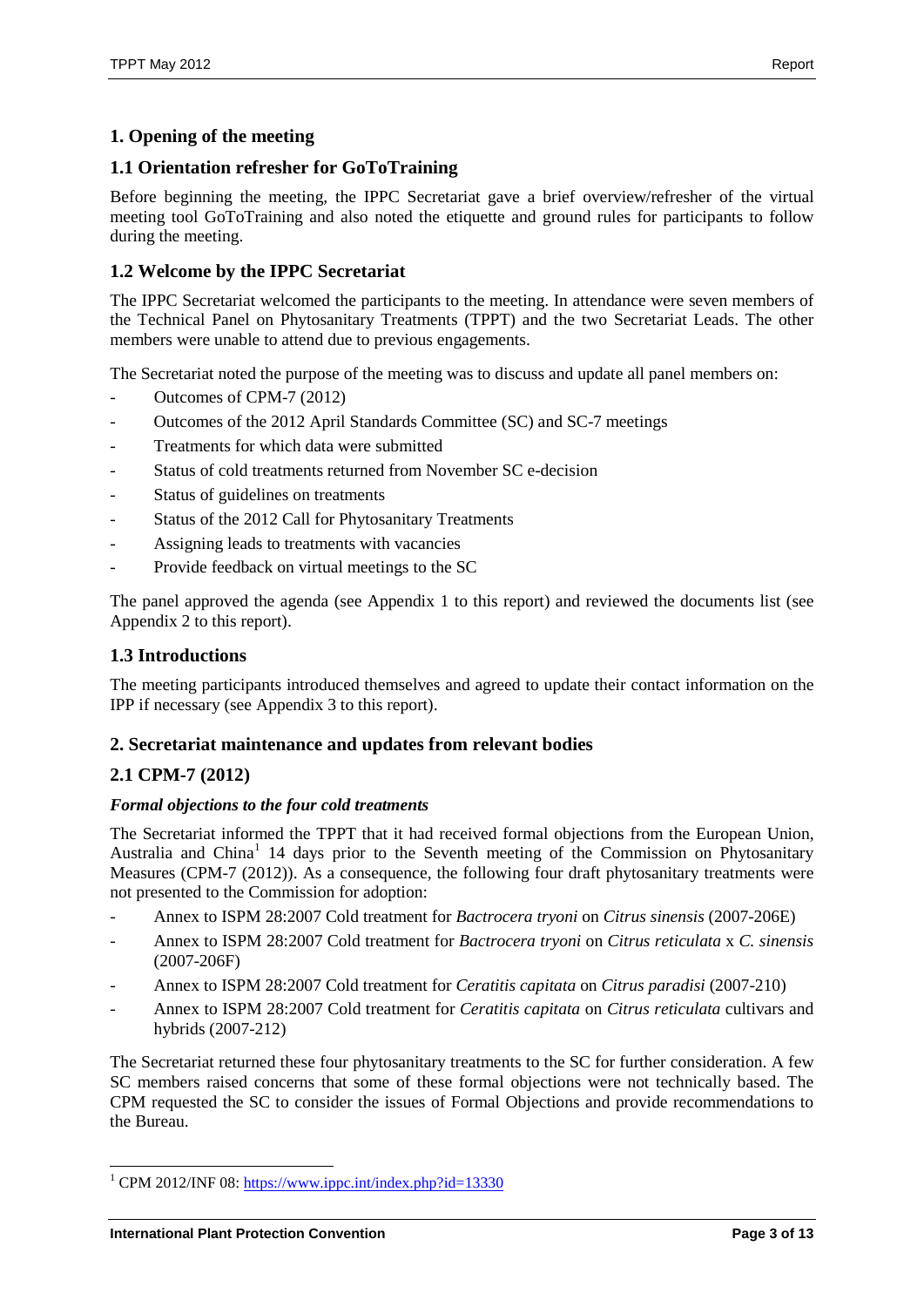## <span id="page-3-0"></span>**2.2 2012 April SC**

#### *Formal objections to the four cold treatments*

As noted above in Section 2.1 of this report, the SC reviewed the treatments that received formal objections during the CPM-7 (2012). The SC Chair had prepared a document to facilitate the discussion on future steps for these cold treatments and formal objections to phytosanitary treatments, which the TPPT had reviewed. The TPPT also reviewed the relevant sections from the 2012 April SC meeting report.

The TPPT was concerned that the options identified in the 2012 April SC meeting report could be expensive and difficult to implement. The panel also noted that it should be made clear what the objectives of these options are.

It was noted that most of the concerns from contracting parties (CPs) regarding confidence could be that CPs have their own cold treatments that they have been operating for several years and they may not realize that the treatments recommended by the TPPT, approved by the SC and adopted by the CPM are optional. The panel also suggested that the concerns may be a communication problem.

The panel suggested that a solution to these challenges could be to communicate how a treatment is approved, its benefits, and the challenges associated with the research supporting the treatment application. The panel would be willing to identify the challenges to assist the SC with this task. The panel also suggested the SC to ask how the TPPT can assist with the submissions.

The panel agreed that it needed more information about this issue and suggested that the SC Chair attend the next TPPT virtual meeting to provide more details. The panel also was concerned that this is more of a discussion for the SC, Bureau and/or CPM, and not necessarily the panel. The panel agreed to defer this discussion until more information is received from the SC.

#### *On hold: Heat treatment of wood packaging material using dielectric heating (2007-114)*

The Secretariat noted that the SC placed the draft treatment *Heat treatment of wood packaging material using dielectric heating* (2007-114) on hold, pending the adoption of the revision of Annex 1 to ISPM 15:2009: Approved treatments associated with wood packaging material (2006-011).

#### *Five treatments removed from the list of topics, others placed as pending*

The Secretariat noted that five treatments were removed from the List of topics for IPPC Standards, as recommended by the TPPT, because two letters requesting submission data have been sent to the submitter and no response was received or the submitter requested the submissions be removed from the List of topics. The five treatments removed by the SC were:

- Vapour heat treatment for fruit flies on *Mangifera indica* (2006-132)
- Methyl Iodide fumigation for *Bursaphelenchus xylophilus* and Coleoptera: Cerambycidae of wood packaging material (2007-116)
- Heat treatment for *Bactrocera cucumis* on *Cucurbita pepo* (2009-101)
- Vapour heat treatment for *Bactrocera tryoni* on *Lycopersicon esculentum* (2009-104)
- Cold treatment for *Ceratitis capitata* on *Citrus paradisi* (2010-101)

Three other treatments were placed on hold pending submission of data:

- Generic irradiation treatment for all insects (Arthropoda: Insecta) except lepidopteran pupae and adults (Insecta: Lepidoptera) in any host commodity (2007-105)
- Vapour heat treatment for *Mangifera indica* var. Manila Super (2009-108)
- Vapour heat treatment for *Carica papaya* var. Solo (2009-109)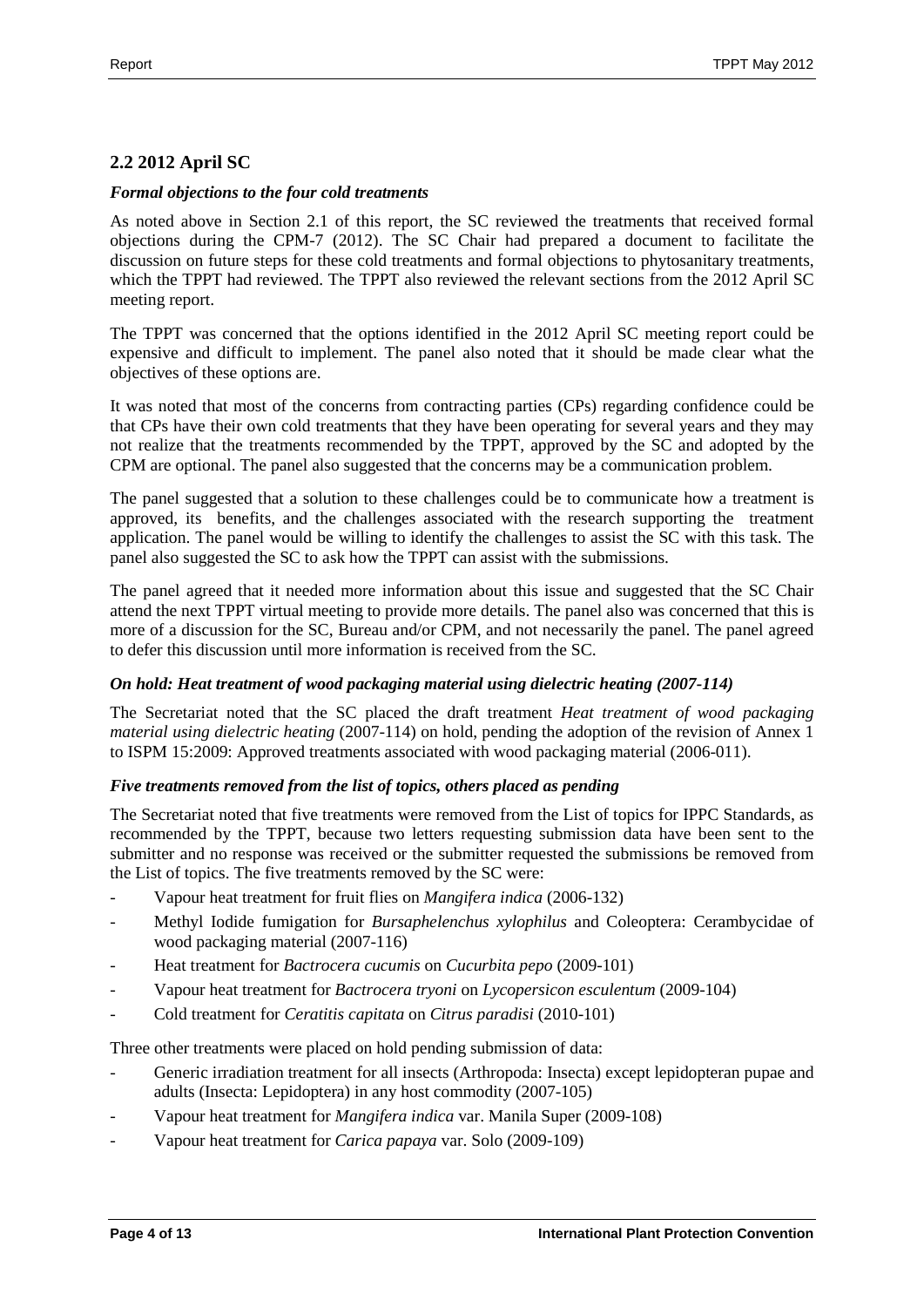If no data are received on the above three treatments before the 2012 December TPPT meeting in Japan, the TPPT may recommend to the SC that the treatments be removed from the List of topics.

## <span id="page-4-0"></span>**2.3 2012 April SC-7**

#### *ISPM 15:2009 Draft Revision of Annex 1: Approved treatments associated with wood packaging material (2006-011)*

See Section 2.2 of this report.

#### <span id="page-4-1"></span>**3. Updates on treatments for which data were submitted**

## <span id="page-4-2"></span>**3.1 Cold treatment for** *Ceratitis capitata* **on** *Citrus reticulata* **and their hybrids (2010-102)**

The Secretariat received new submission data on the treatment Cold treatment for *Ceratitis capitata* on *Citrus reticulata* and their hybrids (2010-102). However, the lead for the treatment was no longer on the panel, so a new lead was chosen. The new lead will analyze the data and prepare a treatment checklist for the 2012 December TPPT meeting in Japan.

#### <span id="page-4-3"></span>**3.2 Cold treatment for** *Ceratitis capitata* **on** *Citrus sinensis* **(2010-103)**

The Secretariat received new submission data on the treatment Cold treatment for *Ceratitis capitata* on *Citrus sinensis* (2010-103). However, the lead for the treatment was no longer on the panel, so a new lead was chosen. The new lead will analyze the data and prepare a treatment checklist for the 2012 December TPPT meeting in Japan.

## <span id="page-4-4"></span>**3.3 Vapour heat treatment for** *Ceratitis capitata* **on** *Mangifera indica* **(2010-106)**

The lead for the draft *Vapour heat treatment for* Ceratitis capitata *on* Mangifera indica (2010-106) had reviewed the treatment information but still needed more information from the submitter. Because the treatment is similar in nature to *Vapour heat treatment for* Bactrocera tryoni *on* Mangifera indica (2010-107), the panel considered combining the two treatments. However, it was decided to consider the treatments separately until all the necessary submission data are received. The leads for both treatments will prepare a treatment summary to be sent to the submitter asking for more information.

## <span id="page-4-5"></span>**3.4 Vapour heat treatment for** *Bactrocera tryoni* **on** *Mangifera indica* **(2010-107)**

See Section 3.3 of this report.

#### <span id="page-4-6"></span>**4. Discussion/status of cold treatments returned from November SC e-decision (finalize by September 2012 for SC e-decision)**

The Secretariat noted that the efficacy data (ED) are still pending for the *Cold treatment for Ceratitis capitata on* Citrus reticulata *x* C. sinensis (2007-206B) and *Cold treatment for* Ceratitis capitata *on*  Citrus sinensis (2007-206A). It was noted that the panel needs not only the ED values but also the original mortalitydata and that the panel has requested this information from the submitter for several months. It was suggested that a short statement be drafted that outlined what data were needed, why they were needed and how they would be used by the panel, hoping this would assist in receiving the data soon. In addition, the panel also suggested sending a formal letter to the IPPC Official Contact Point which may assist in submission of the data, as the panel had been trying to contact the scientist directly.

Once the data are received, the treatments will be recommended to the SC.

## <span id="page-4-7"></span>**4.1 Draft response addressing the SC's concerns about damage to the fruit**

The Secretariat noted that the panel still needs to draft a response to the SC regarding damage to the fruit for the two treatments *Cold treatment for* Ceratitis capitata *on* Citrus limon (2007-206C) and *Cold treatment for* Bactrocera tryoni *on* Citrus limon (2007-206G). The panel hopes to finalize the draft response at the next TPPT virtual meeting.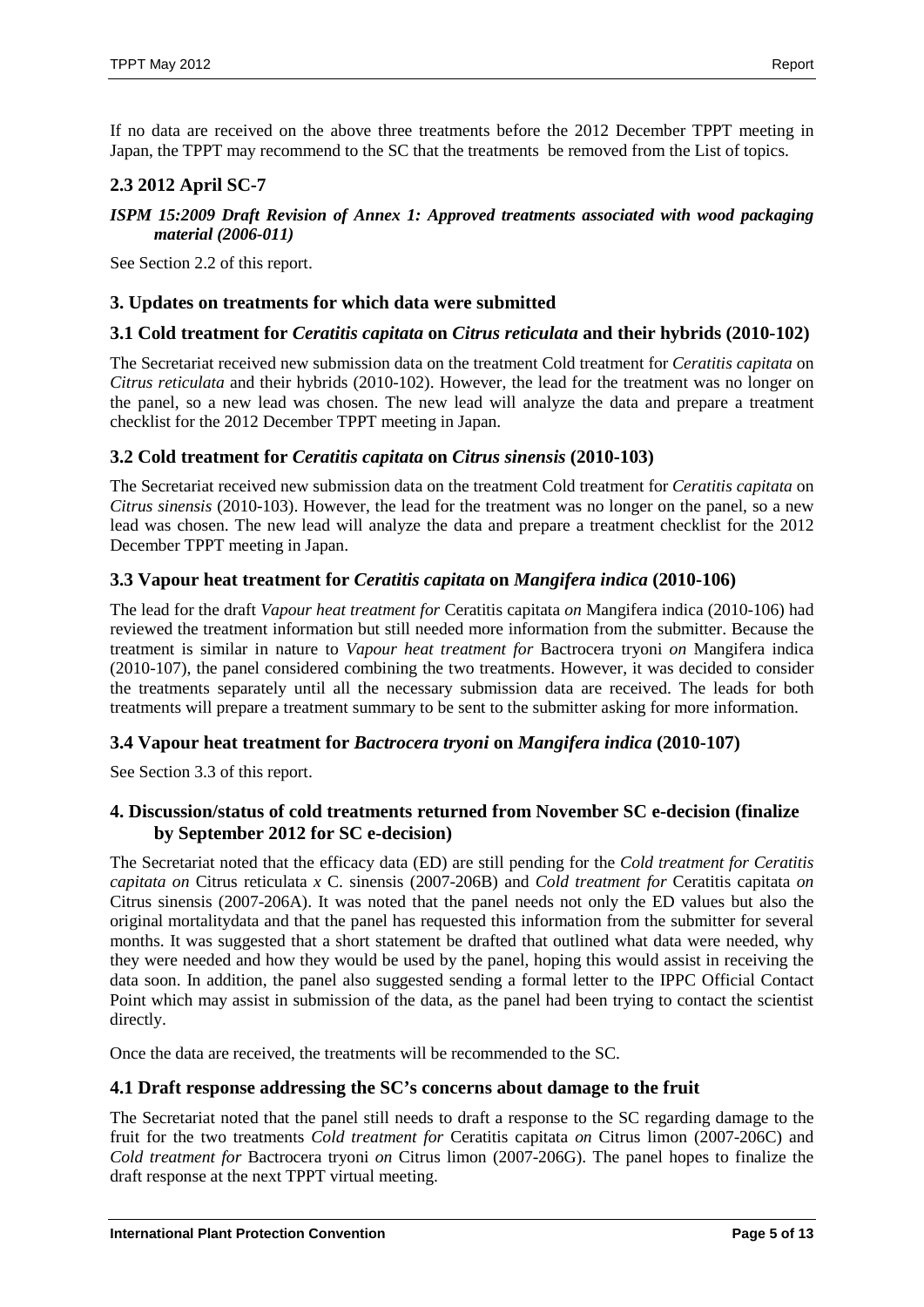# <span id="page-5-0"></span>**5. Discussion/status of guidelines on treatments (finalize by September 2012 for presentation to 2012 November SC)**

The panel considered combining the guidelines on Cold Treatments (guideline B) and Cold Treatment for Fruit (guideline F). However, it was noted that each guideline has a different audience – one is for operations and the other is more focused on research and how to develop a treatment. The panel determined to keep the two guidelines separated and then, once they are finalized, the panel can reconsider whether or not to combine them into one document.

Regarding the dielectric heating guideline (guideline G), the panel agreed with the SC decision that the guideline should continue to be developed. The guideline lead noted that some members of the Technical Panel on Forest Quarantine (TPFQ) may also provide input to this guideline.

The panel agreed to continue working on the other guidelines, which would be presented at the next TPPT virtual meeting.

# <span id="page-5-1"></span>**6. 2012 Call for phytosanitary treatments**

## <span id="page-5-2"></span>**6.1 Call for phytosanitary treatments due 1 September 2012**

The Secretariat informed the panel that data submissions for phytosanitary treatments had been called. The treatments being solicited are:

- Modified atmospheres and controlled atmospheres for fruit flies
- Soil and growing media
- Irradiation treatments

The Secretariat also noted that the TPPT can propose treatments for the call, but they should be supported by a National Plant Protection Organization (NPPO) or Regional Plant Protection Organization (RPPO).

Data submissions are due by 1 September 2012 so that submitters have sufficient time to gather submission data. This also allows the TPPT plenty of time to evaluate the submissions in preparation for the 2012 December TPPT face-to-face meeting.

## <span id="page-5-3"></span>**7. Assigning leads to treatments with vacancies**

The Secretariat noted that, due to some members having left the panel, some treatments did not have a lead assigned to them. The panel reviewed the list and the treatments that were of a more urgent nature were assigned a lead. The remaining treatments will be assigned at the next TPPT virtual meeting.

## <span id="page-5-4"></span>**8. Recommendations to the SC (if applicable)**

#### <span id="page-5-5"></span>**9. Other business**

One of the Secretariat leads informed the panel that she would be leaving the IPPC Secretariat and returning to her country's government at the end of July 2012. However, she hoped her government will provider her to the Secretariat as an in-kind contribution, and therefore she could remain the lead for the panel until a more permanent solution was found. The panel was asked to submit any nominations to lead the TPPT to the Secretariat as soon as possible.

The panel briefly discussed the 2012 December TPPT meeting to be held in Nagoya, Japan. The panel members requested that the meeting invitation be sent as soon as possible. The Secretariat noted that the invitations would be sent as soon as a venue was confirmed by Japan.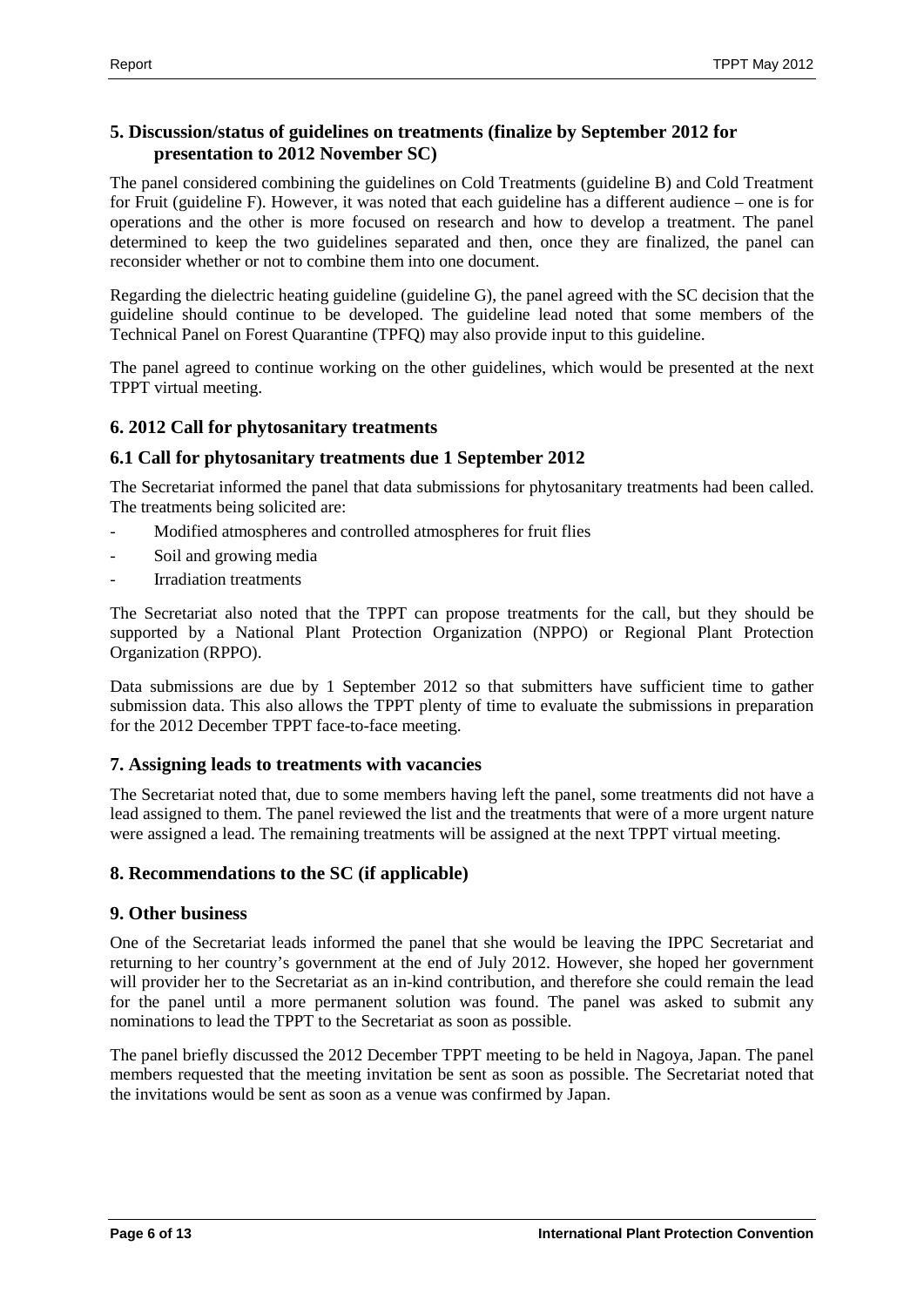# <span id="page-6-0"></span>**10. Follow-up Actions for next TPPT virtual meeting**

## <span id="page-6-1"></span>**10.1 TPPT work programme**

The panel reviewed the TPPT work programme and provided updates (see Appendix 4 to this report).

#### <span id="page-6-2"></span>**11. Close of the meeting**

The panel decided to hold the next virtual meeting at a more convenient time for the panel members in the Southwest Pacific region (evenings). The Secretariat noted that the next meeting will then most likely be in the late evening for the Southwest Pacific and Asian regions, midday for the Europe and Africa regions and early morning for the North and Latin America regions.

The panel agreed to adopt this meeting report via email.

## <span id="page-6-3"></span>**11.1 Feedback on virtual meetings (SC Request)**

Because the panel had been using virtual meetings for almost one year, the SC requested the panel to have a discussion on the virtual meetings and to provide feedback to the SC.

Some panel members noted that virtual meetings were much easier to attend from home rather than at work because of software issues, requesting a meeting room, setting up the computer, interruptions from colleagues, internet problems, lost connections during the meeting, etc.

It was also noted that meeting once a month is difficult and time consuming because of travel and regular workloads. The Secretariat noted this and will consider having the meetings every two months instead of monthly if there are no urgent issues that need to be addressed.

The panel members from developing countries noted that the virtual meetings are difficult because of connection issues and language barriers.

The most important note from the panel was that the virtual meetings are good for small administrative and technical issues and discussions, but would be difficultand inefficient for the more technical discussions such as the review of a draft treatment because not all members can be connected the entire length of the meeting.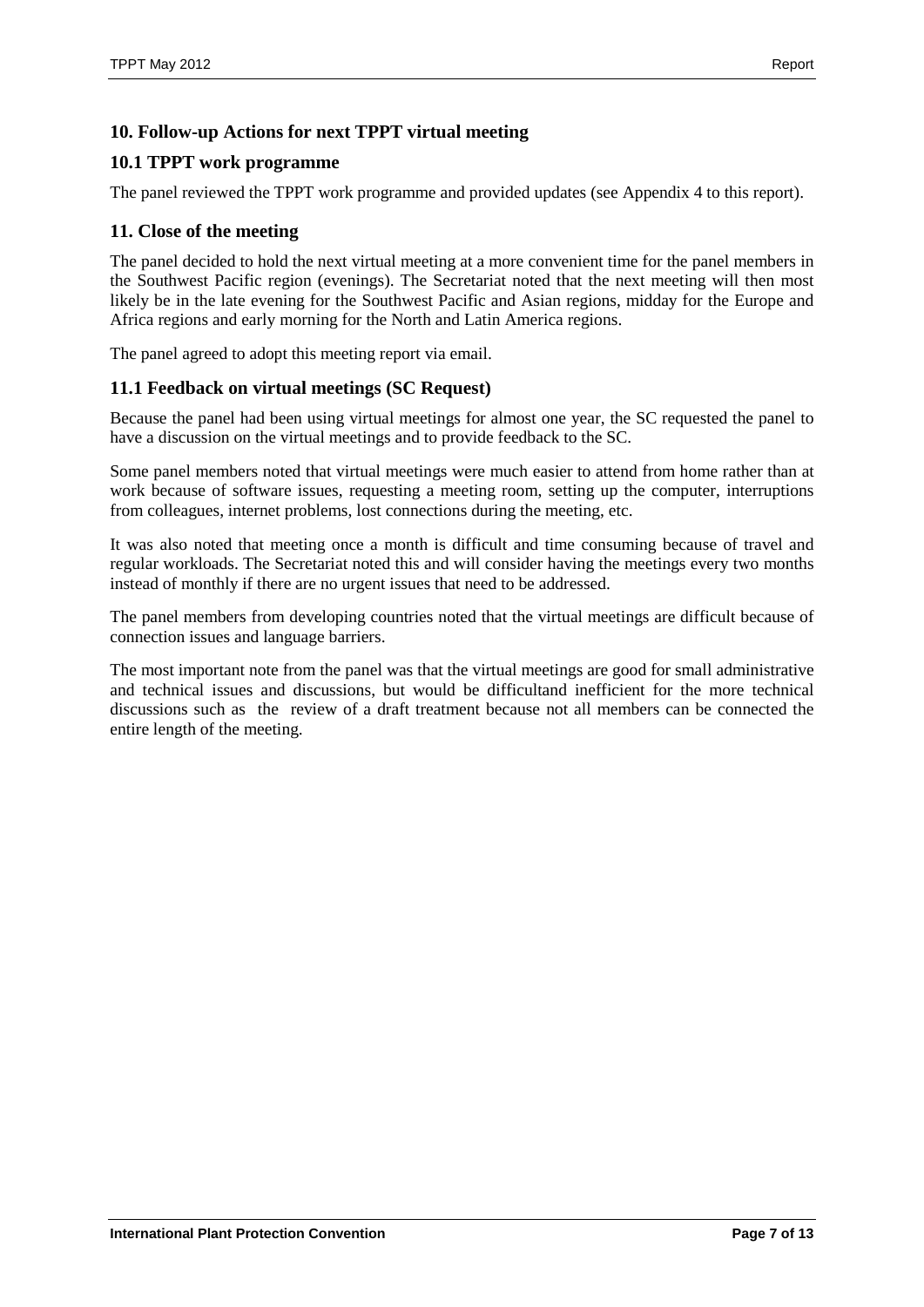# <span id="page-7-0"></span>**Appendix 1 - Agenda**

| <b>AGENDA ITEM</b>                                                                                                                | <b>DOCUMENT NO.</b>             | <b>PRESENTER</b> |
|-----------------------------------------------------------------------------------------------------------------------------------|---------------------------------|------------------|
| 1. Opening of the meeting                                                                                                         |                                 |                  |
| 1.1 Orientation Refresher for GoToTraining                                                                                        | 2012_TPPT_May_04                | <b>DUBON</b>     |
| 1.2 Welcome by the IPPC Secretariat                                                                                               | 2012_TPPT_May_01                | ZETTLER          |
|                                                                                                                                   | 2012_TPPT_May_02                |                  |
| 1.3 Introductions                                                                                                                 | 2012_TPPT_May_03                | ZETTLER          |
| 2. Secretariat Maintenance and Updates from relevant<br><b>Bodies</b>                                                             |                                 | <b>ZETTLER</b>   |
| 2.1 CPM-7 (2012)                                                                                                                  | 2012_TPPT_May_05                | <b>DUBON</b>     |
| ❖ Formal Objections to the four cold treatments                                                                                   |                                 |                  |
| 2.2 2012 April SC                                                                                                                 | 2012_TPPT_May_05                | <b>DUBON</b>     |
| ❖ Formal Objections to the four cold treatments                                                                                   |                                 |                  |
| ❖ On hold: Heat treatment of wood packaging material<br>using dielectric heating (2007-114)                                       |                                 |                  |
| ❖ Five treatments removed from the list of topics, others<br>placed as pending                                                    |                                 |                  |
| 2.3 2012 April SC-7                                                                                                               | 2012_TPPT_May_05                | <b>DUBON</b>     |
| ❖ ISPM 15:2009 Draft Revision of Annex 1: Approved<br>treatments associated with wood packaging material<br>$(2006 - 011)$        |                                 |                  |
| 3. Updates on treatments for which data was submitted                                                                             |                                 | <b>ZETTLER</b>   |
| 3.1 Cold treatment for Ceratitis capitata on Citrus reticulata<br>and their hybrids (2010-102)                                    | (not posted, in draft<br>stage) | No Lead (MIZO)   |
| 3.2 Cold treatment for Ceratitis capitata on Citrus sinensis<br>$(2010-103)$                                                      | (not posted, in draft<br>stage) | No Lead (MIZO)   |
| 3.3 Vapour heat treatment for Ceratitis capitata on Mangifera<br>indica (2010-106)                                                | (not posted, in draft<br>stage) | <b>WOOD</b>      |
| 3.4 Vapour heat treatment for Bactrocera tryoni on Mangifera<br>indica (2010-107)                                                 | (not posted, in draft<br>stage) | <b>PARK</b>      |
| 4. Discussion/status of cold treatments returned from<br>November SC e-decision (finalize by September 2012 for SC<br>e-decision) |                                 | <b>ZETTLER</b>   |
| 4.1 Draft response addressing the SC's concerns about<br>damage to the fruit                                                      | 2012_TPPT_May_XX                | <b>JESSUP</b>    |
| 5. Discussion/status of guidelines on treatments (finalize by<br>September 2012 for presentation to 2012 November SC)             |                                 | <b>ZETTLER</b>   |
| 5.1 Templates for Discussion, Guidance and Guideline<br>documents                                                                 | 2012_TPPT_May_06                | <b>DUBON</b>     |
| 5.2 Guidelines for submitting treatments regarding soil and<br>growing media associated with plants                               | TPPT_Guideline_A                | CANNON/ JESSUP   |
| 5.3 Guidelines:                                                                                                                   |                                 | <b>ZETTLER</b>   |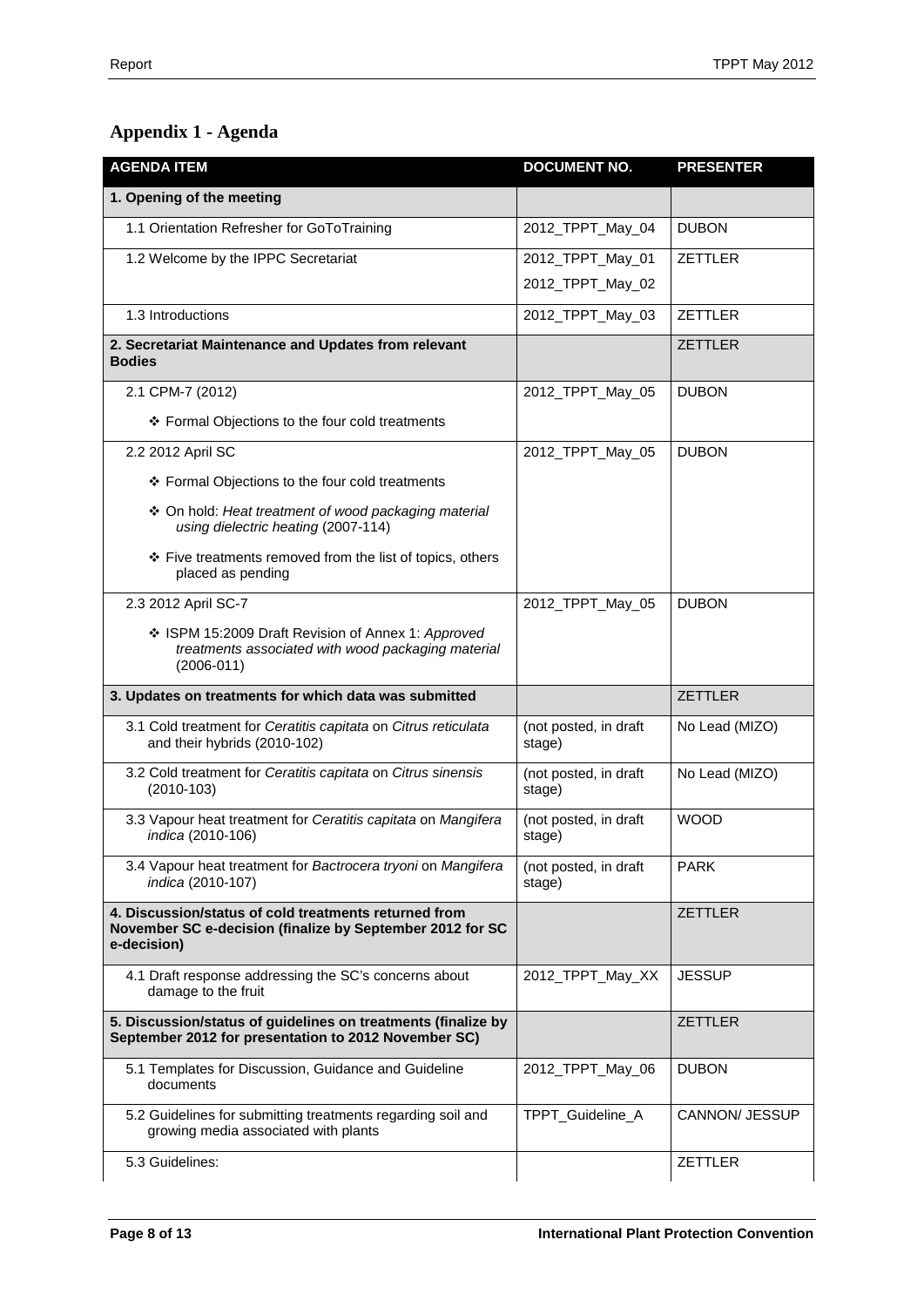| <b>AGENDA ITEM</b>                                                      | <b>DOCUMENT NO.</b>     | <b>PRESENTER</b>                 |
|-------------------------------------------------------------------------|-------------------------|----------------------------------|
| ❖ Cold Treatments                                                       | TPPT_Guideline_B        | JESSUP/WILLINK/<br><b>BAXTER</b> |
| ❖ Vapour Heat Treatments                                                | TPPT_Guideline_C        | <b>PARK</b>                      |
| ❖ Forced Air Heat Treatments                                            | TPPT_Guideline_D        | <b>ORMSBY</b>                    |
| ❖ Hot Water Treatments                                                  | TPPT_Guideline_E        | CANNON/WOOD                      |
| ❖ Cold Treatment for Fruit                                              | <b>TPPT Guideline F</b> | <b>WOOD</b>                      |
| ❖ Dielectric Heating                                                    | TPPT_Guideline_G        | <b>ORMSBY</b>                    |
| 5.4 Guidelines: TPPT Criteria for Treatment Evaluation                  | TPPT_Guideline_H        | <b>ORMSBY</b>                    |
| 5.5 Guidelines: hot air treatment for multiple insects, fruits,<br>etc. | TPPT_Guideline_I        | <b>JESSUP</b>                    |
| 6. 2012 Call for Phytosanitary Treatments                               |                         | <b>DUBON</b>                     |
| 6.1 Call for phytosanitary treatments due 1 September 2012              |                         | <b>DUBON</b>                     |
| ❖ Modified atmospheres and controlled atmospheres for<br>fruit flies    |                         |                                  |
| ❖ Soil and growing media                                                |                         |                                  |
| ❖ Irradiation treatments                                                |                         |                                  |
| 7. Assigning leads to treatments with vacancies                         | 2012_TPPT_May_05        | <b>DUBON</b>                     |
| 8. Recommendations to the SC (if applicable)                            |                         | <b>ZETTLER</b>                   |
| 9. Other business                                                       |                         | <b>ZETTLER</b>                   |
| 10. Follow-up Actions for next TPPT Virtual Meeting                     |                         | <b>ZETTLER</b>                   |
| 10.1 TPPT Work Programme                                                | 2012_TPPT_May_05        | <b>DUBON</b>                     |
| 11. Close of the meeting                                                |                         | <b>ZETTLER</b>                   |
| 11.1 Feedback on virtual meetings (SC Request)                          | 2012_TPPT_May_05        | <b>DUBON</b>                     |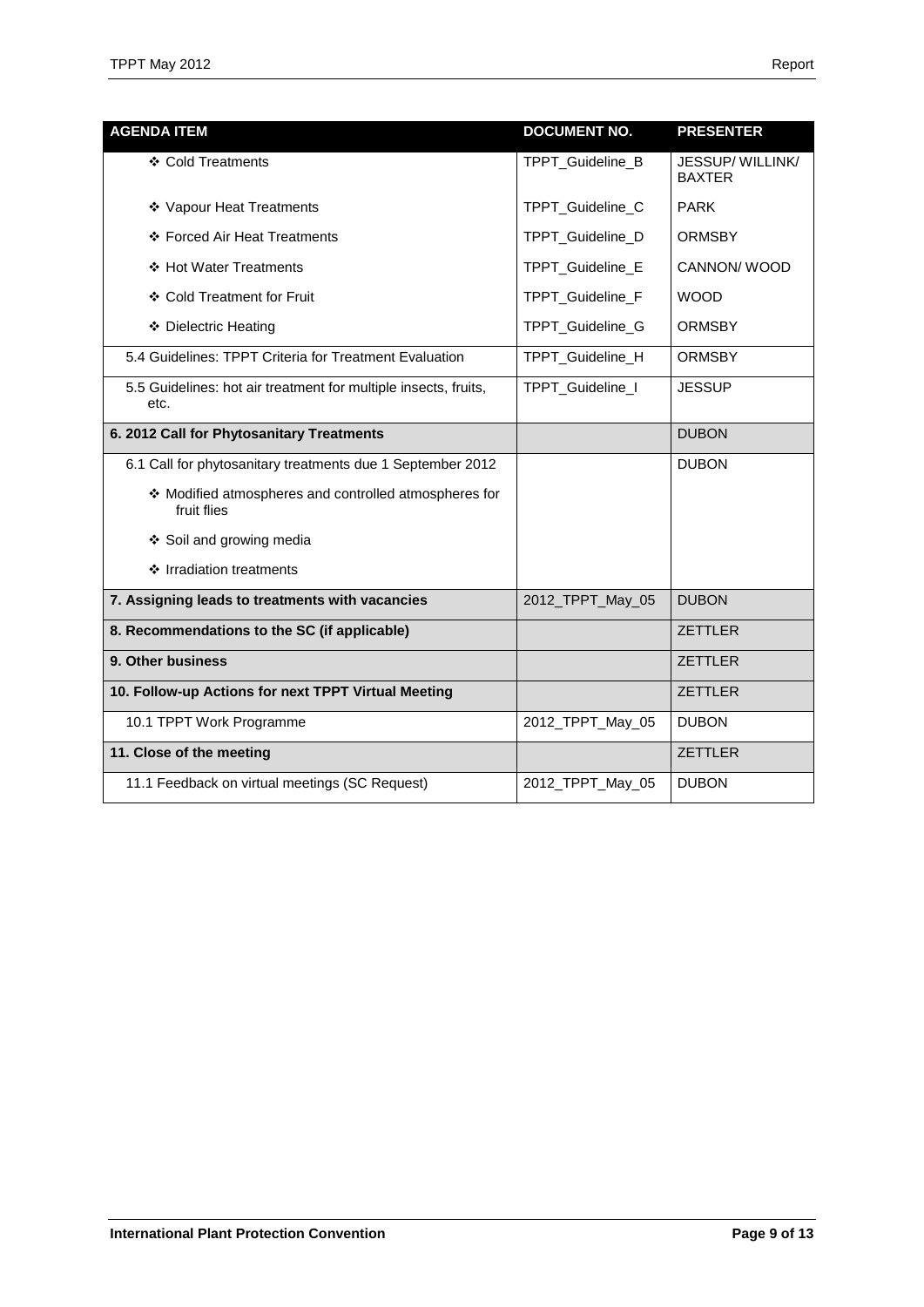# <span id="page-9-0"></span>**Appendix 2 – Documents list**

| <b>DOCUMENT NUMBER</b>      | <b>AGENDA</b><br><b>ITEM</b> | <b>DOCUMENT TITLE</b><br>(PREPARED BY)                                                                           | <b>DATE POSTED /</b><br><b>DISTRIBUTED</b> |
|-----------------------------|------------------------------|------------------------------------------------------------------------------------------------------------------|--------------------------------------------|
| <b>Draft ISPMs</b>          |                              |                                                                                                                  |                                            |
|                             |                              |                                                                                                                  |                                            |
| All other meeting documents |                              |                                                                                                                  |                                            |
| 2012 TPPT May 01            | 01.2                         | Agenda (DUBON)                                                                                                   | 2012-05-21                                 |
| 2012 TPPT May 02            | 01.2                         | Documents List (DUBON)                                                                                           | 2012-05-21                                 |
| 2012_TPPT_May_03            | 01.3                         | Participants List (DUBON)                                                                                        | 2012-05-21                                 |
| 2012 TPPT May 04            | 01.1                         | Virtual meeting information (DUBON)                                                                              | 2012-05-21                                 |
| 2012_TPPT_May_05            | Multiple                     | Meeting Document addressing multiple issues<br>for the TPPT to consider (DUBON)                                  | 2012-05-23                                 |
| 2012_TPPT_May_06            | 05.1                         | Templates for Discussion, Guidance and<br>Guideline documents (DUBON)                                            | ÷,                                         |
| TPPT_Guideline_A            | 05.2                         | Guidance for submitting treatments regarding<br>soil and growing media associated with plants<br>(CANNON/JESSUP) | 2012-05-23                                 |
| <b>TPPT</b> Guideline B     | 05.3                         | <b>Guidelines: Cold Treatments</b><br>(JESSUP/WILLINK/BAXTER)                                                    | 2012-05-23                                 |
| <b>TPPT Guideline C</b>     | 05.3                         | Guidelines: Vapour Heat Treatments (PARK)                                                                        | 2012-05-23                                 |
| <b>TPPT_Guideline_D</b>     | 05.3                         | <b>Guidelines: Forced Air Heat Treatments</b><br>(ORMSBY)                                                        | 2012-05-23                                 |
| TPPT_Guideline_E            | 05.3                         | <b>Guidelines: Hot Water Treatments</b><br>(CANNON/WOOD)                                                         | 2012-05-23                                 |
| TPPT_Guideline_F            | 05.3                         | Guidelines: Cold Treatment for Fruit (WOOD)                                                                      | 2012-05-23                                 |
| <b>TPPT_Guideline_G</b>     | 05.3                         | Guidelines: Dielectric Heating (ORMSBY)                                                                          |                                            |
| <b>TPPT</b> Guideline H     | 05.4                         | Guidelines: TPPT Criteria for Treatment<br>Evaluation (ORMSBY)                                                   | 2012-05-23                                 |
| <b>TPPT_Guideline_I</b>     | 05.5                         | Guidelines: hot air treatment for multiple insects,<br>fruits, etc. (JESSUP)                                     | $\blacksquare$                             |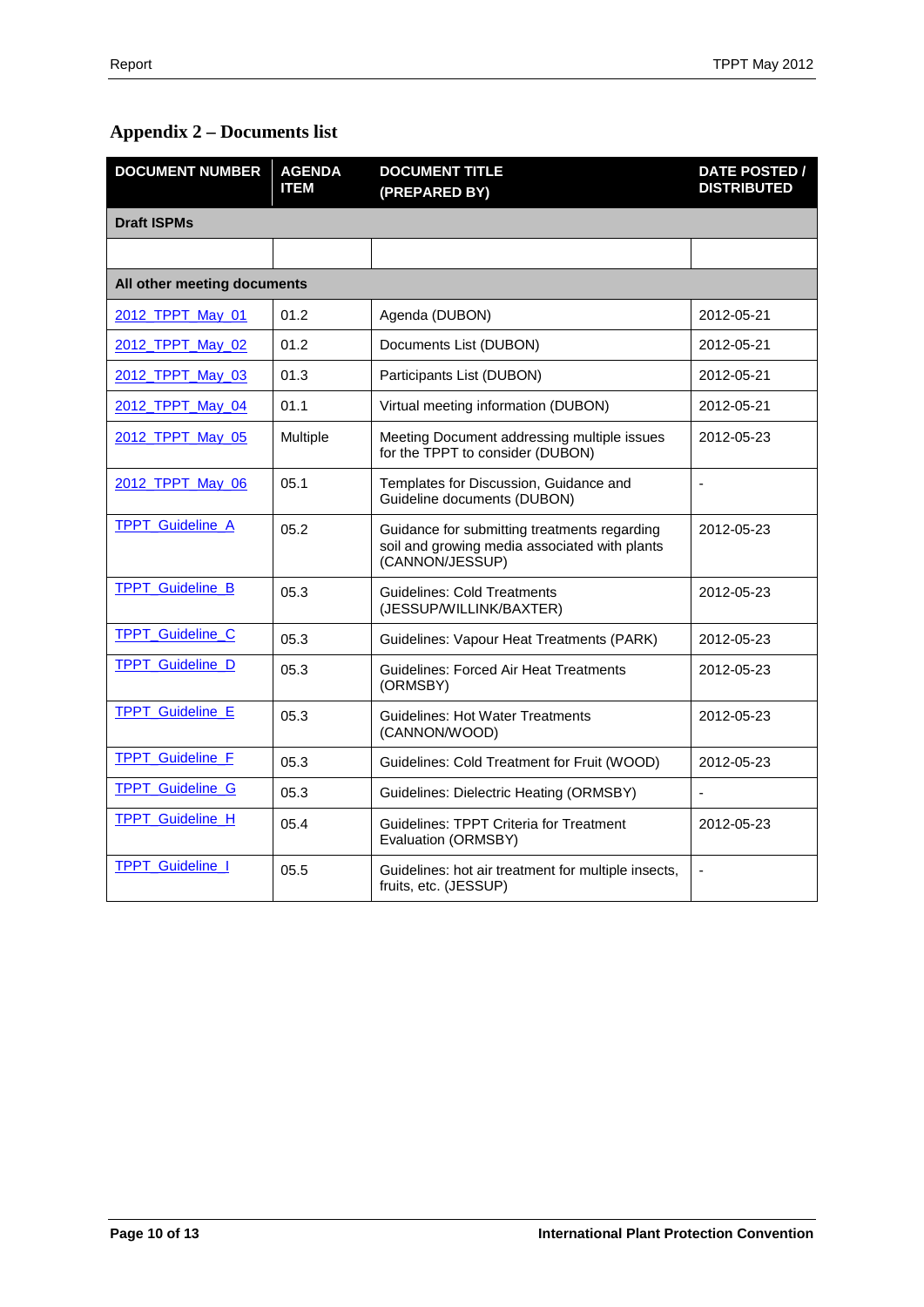# <span id="page-10-0"></span>**Appendix 3 – Participants list**

| <b>Participant</b><br>role | Name, mailing, address, telephone                                                                                                                                                                                                                                             | <b>Email address</b>                              | <b>Term</b><br>expires |
|----------------------------|-------------------------------------------------------------------------------------------------------------------------------------------------------------------------------------------------------------------------------------------------------------------------------|---------------------------------------------------|------------------------|
| <b>Steward</b>             | Mr Antarjo DIKIN<br>Director<br>Applied Research Institute of Agricultural<br>Quarantine<br>Kab. Bekasi 17520, West Java<br><b>INDONESIA</b>                                                                                                                                  | antario dikin@yahoo.com;<br>buttmkp@deptan.go.id; | <b>NA</b>              |
|                            | Mob: +62 813 99155774<br>Tel: +62 21 82618923                                                                                                                                                                                                                                 |                                                   |                        |
| <b>Member</b>              | Mr Ray CANNON<br><b>UNITED KINGDOM</b>                                                                                                                                                                                                                                        | Rcannon992@aol.com;                               | $2013 -$<br>1st Term   |
| <b>Member</b>              | Mr Andrew JESSUP<br>Senior Research Horticulturist<br>NSW Department of Primary Industries<br>Locked Bag 26, GOSFORD NSW 2250<br><b>AUSTRALIA</b><br>Tel: +02 4348 1965                                                                                                       | andrew.jessup@dpi.nsw.gov.au;                     | $2014 -$<br>1st Term   |
| <b>Member</b>              | Mr Michael ORMSBY<br>Senior Adviser, Plant Risk Analysis<br><b>Biosecurity New Zealand</b><br>Ministry of Agriculture & Forestry<br>P.O Box 2526,<br>Wellington,<br><b>NEW ZEALAND</b>                                                                                        | Michael.Ormsby@maf.govt.nz;                       | $2013 -$<br>1st Term   |
| <b>Member</b>              | Tel: +64 4 8940486<br>Mr Min-Goo PARK<br>Division of Pest survey and Control<br>National Plant Quarantine Service<br>Ministry of Agriculture and Forestry<br>Anyang-6 dong, Anyang city, Gyeonggi<br>Prov.<br>P.O. 430-016<br><b>REPUBLIC OF KOREA</b><br>Ph: +82 31 441 6982 | mgpark@npgs.go.kr;                                | $2014 -$<br>1st Term   |
| <b>Member</b>              | Mr Eduardo WILLINK<br>Estación Experimental Agroindustrial<br>Obispo Colombres,<br>P.O.Box 9,<br>Las Talitas (4101)<br>Tucumán<br><b>ARGENTINA</b><br>Tel: +54 381-4276561 ext. 154                                                                                           | ewillink@eeaoc.org.ar;<br>ewillink@arnet.com.ar;  | $2013 -$<br>1st Term   |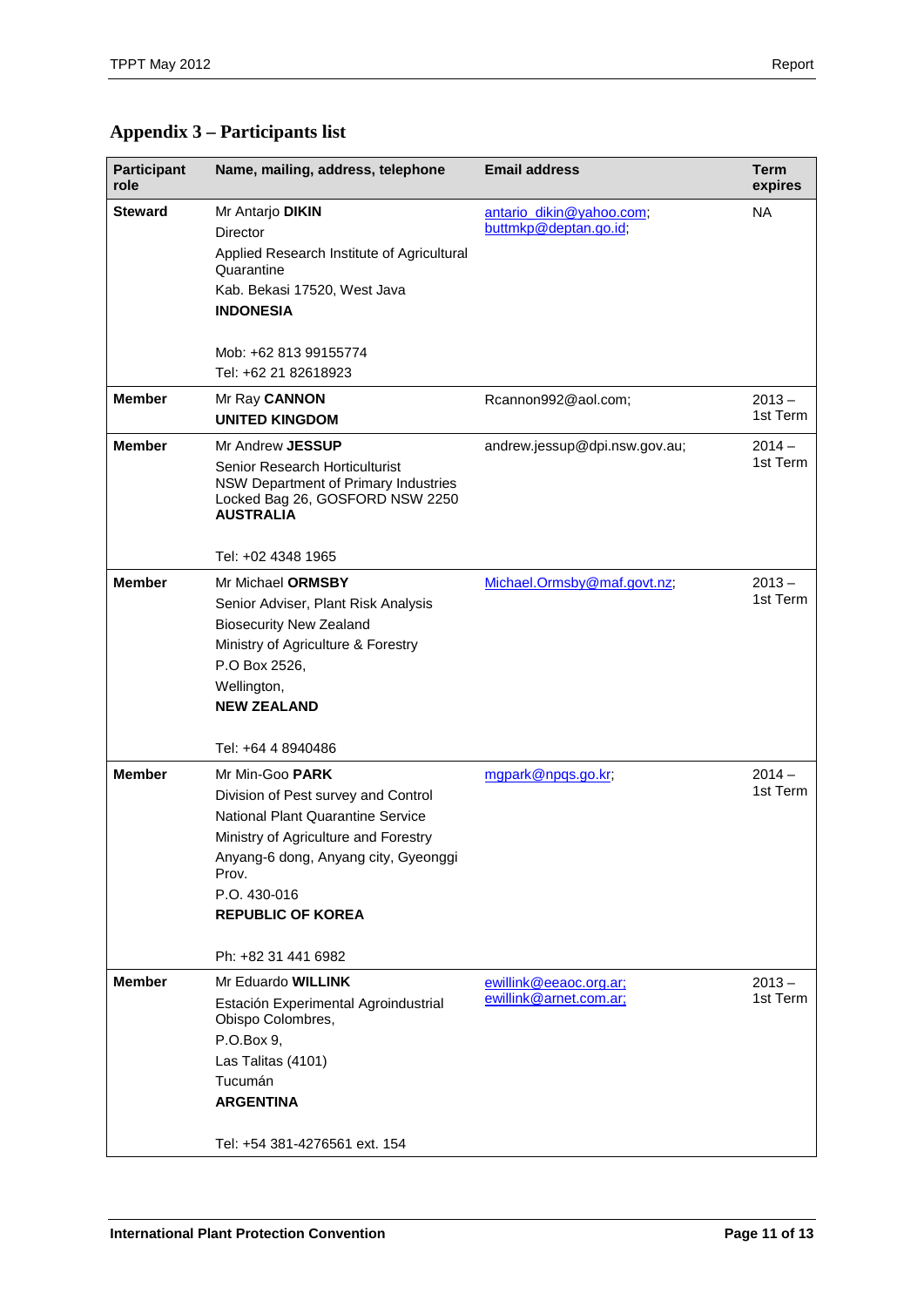| Participant<br>role | Name, mailing, address, telephone                                 | <b>Email address</b>        | Term<br>expires |
|---------------------|-------------------------------------------------------------------|-----------------------------|-----------------|
| <b>Member</b>       | Mr Scott WOOD                                                     | Scott. Wood@aphis.usda.gov; | $2013 -$        |
|                     | <b>Center for Plant Health Science</b><br>Technology              |                             | 1st Term        |
|                     | <b>Plant Protection and Quarantine</b>                            |                             |                 |
|                     | Animal and Plant Health Inspection<br>Service                     |                             |                 |
|                     | U.S. Department of Agriculture                                    |                             |                 |
|                     | 1730 Varsity Drive, Suite 400                                     |                             |                 |
|                     | Raleigh, NC 27606-5202                                            |                             |                 |
|                     | <b>USA</b>                                                        |                             |                 |
|                     |                                                                   |                             |                 |
|                     | Tel: +1 919 855 7451                                              |                             |                 |
| <b>IPPC</b>         | Mr Larry ZETTLER                                                  | Larry.Zettler@fao.org;      | <b>NA</b>       |
| <b>Secretariat</b>  | International Plant Protection Convention                         |                             |                 |
|                     | Food and Agriculture Organization of the<br><b>United Nations</b> |                             |                 |
|                     | 920 Rahn Station Rd                                               |                             |                 |
|                     | Rincon, GA 31326                                                  |                             |                 |
|                     | <b>USA</b>                                                        |                             |                 |
|                     |                                                                   |                             |                 |
|                     | Tel: +1 912 754 9907                                              |                             |                 |
|                     | Mob: +1 912 547 9677                                              |                             |                 |
| <b>IPPC</b>         | Ms Stephanie DUBON                                                | Stephanie.Dubon@fao.org;    | <b>NA</b>       |
| Secretariat         | International Plant Protection Convention                         |                             |                 |
|                     | Food and Agriculture Organization of the<br><b>United Nations</b> |                             |                 |
|                     | Viale delle Terme di Caracalla                                    |                             |                 |
|                     | 00153 Rome                                                        |                             |                 |
|                     | <b>ITALY</b>                                                      |                             |                 |
|                     | Tel: +39 06 5705 3806                                             |                             |                 |